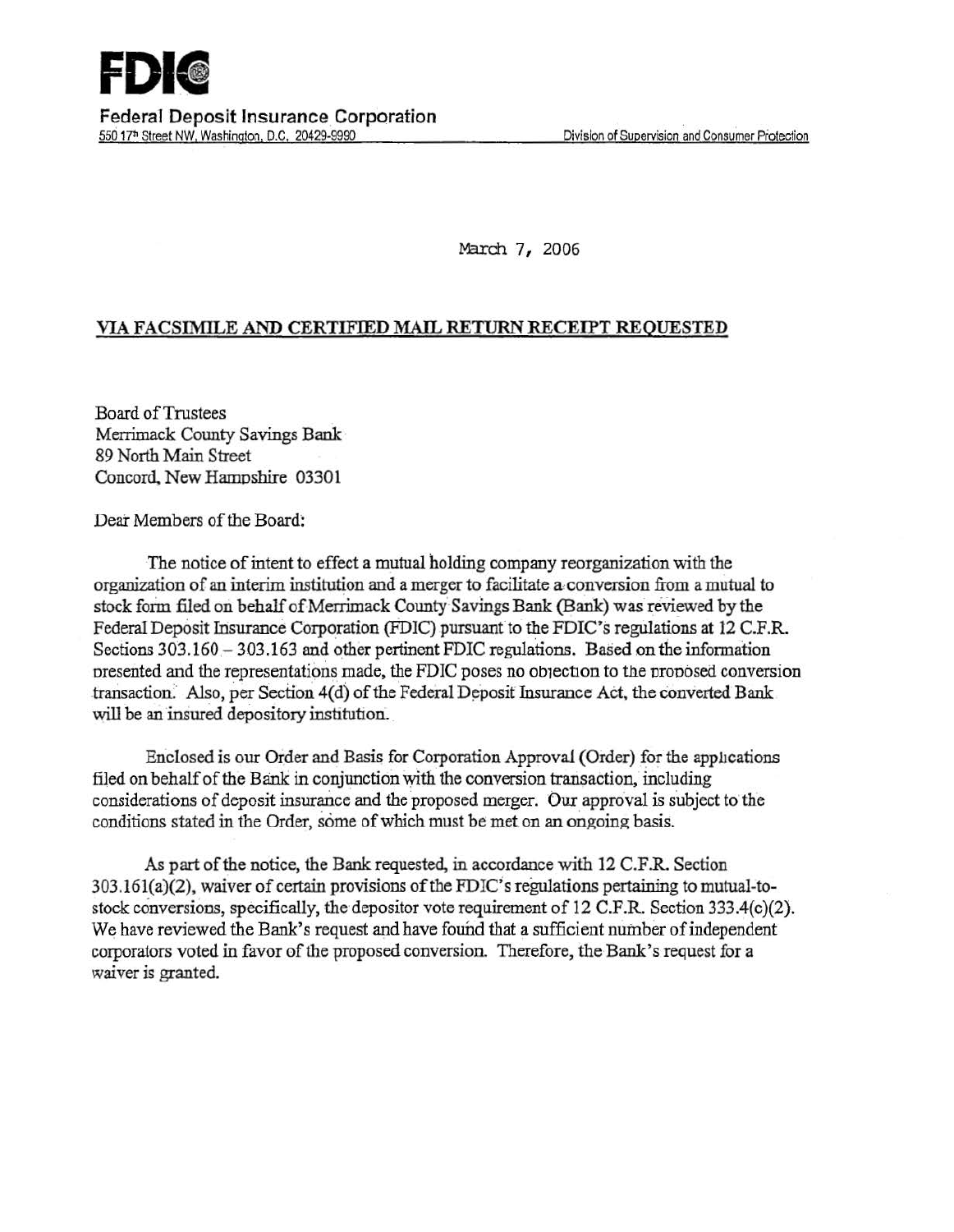Board of Trustees Merrimack County Savings Bank Page 2

Please notify the Boston Area Office in writing when the proposed transaction has been consummated. If an extension of time limit included in the Order is required, a letter requesting a specific extension of the limitation, including reasons therefore, should be submitted to the Boston Area Office.

Sincerely,

# **lSI**

John M. Lane Deputy Director

Enclosure

cc: Richard.A. Schaberg Thacher Proffitt & Wood.LLP 1700 Pennsylvania Avenue, N.W. Suite 800 Washington, D.C. 20006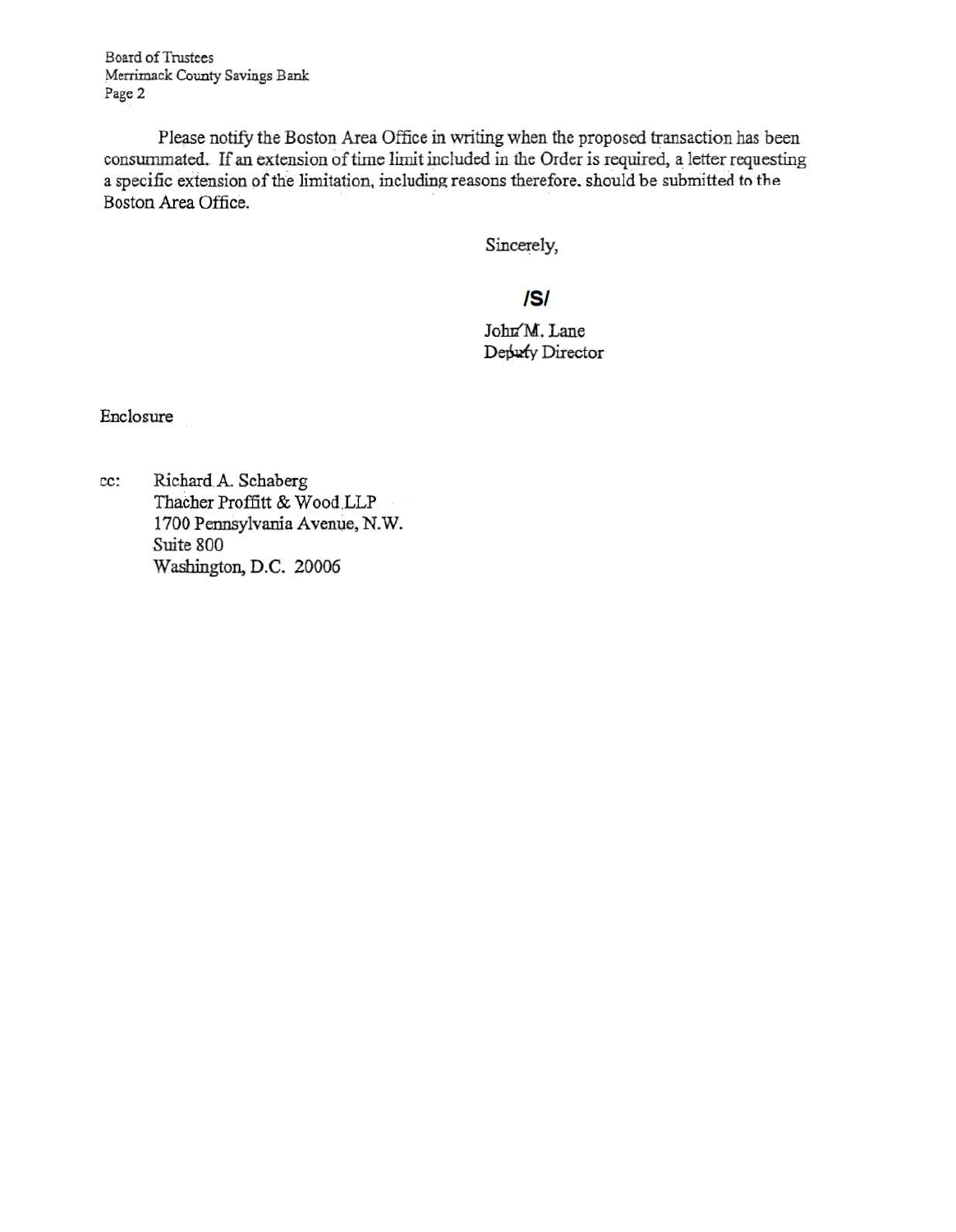#### FEDERAL DEPOSIT INSURANCE CORPORATION

## Merrimack County Savings Bank Concord, Merrimack Comity, New Hampshire·

### Application for Consent to Merge

#### ORDER AND BASIS FOR CORPORATION A PPROV AT.

Pursuant to Section 5 and Section 18(c) and other provisions of the Federal Deposit Insurance Act (FDI Act), an application has been filed on behalf of Merrimack County Savings Bank, Concord, Merrimack County, New Hampshire (Mutual Institution), currently a state-chartered mutually-owned Bank Insurance Fund member with total resources of \$389,812,000 and total deposits of \$281,671,000 as of December 31, 2005, for the FDIC's consent to merge with Merrimack County Interim Stock Savings Bank, Concord, Merrimack County, New Hampshire, a proposed new state-chartered stock savings bank.

The transaction is to effect the Mutual Institution's plan of reorganization which, solely to facilitate such undertaking, provides for:

- the Mutual Institution to form a mutual holding company (MHC) to be known as Merrimack Bancorp, MHC;
- the MHC to incorporate a stock bank subsidiary to be known as Merrimack County Interim Stock Savings Bank (Stock Bank); and
- the Mutual Institution to merge with and into the Stock Bank, with the Stock Bank as the surviving entity under the name of "Merrimack County Savings" Bank" which will be a New Hampshire stock savings bank '(Resuitant Bank).

At the conclusion of the reorganization, the deposits of the Mutual Institution will contmue to be insured under the Bank Insurance Fund. Application for the establishment of MHC is under review by the Board of Governors of the Federal Reserve System. Following the consummation of the merger, the Resultant Bank will operate the same business; with the same management, at the same locations now being served by the Mutual Institution. The proposed transaction, per se, will not alter the competitive structure of banking in the market served by the Mutual Institution. The Resultant Bank's principal office will continue to be located at 89 North Main Street, Concord. New Hampshire.

Notice of the proposed transaction, in a form approved by the FDIC, has been published pursuant to the FDI Act. A review of available information, including the Community Reinvestment Act (CRA) Statement of the proponent, disclosed no inconsistencies with the purposes of the CRA. The Resultant Bank is expected to continue to meet the credit needs of its entire community, consistent with the safe and sound operation of the institution.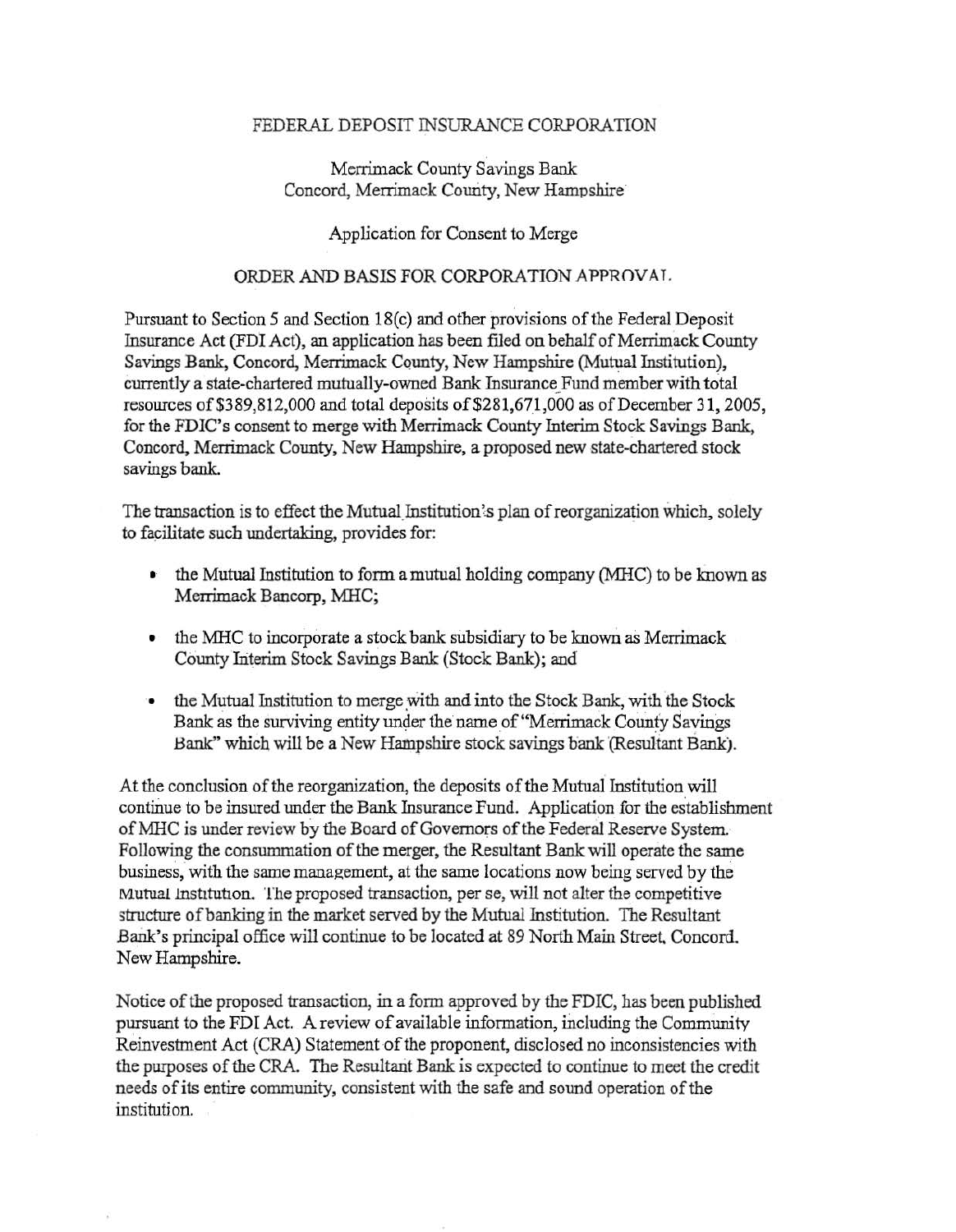In connection with the applications, the FDIC has taken into consideration the financial and managerial resources, its Bank Secrecy Act/ Anti-Money Laundering record, and prospects of the proponent banks and the Resultant Bank, and the converuence and needs of the community to be served. The FDIC has found favorably on.all statutory factors and has considered other relevant information, including reports on competitive factors furnished by the Comptroller of the Currency, the Director of the Office of Thrift Supervision, and the Attorney General of the United States. The Board of Governors of the Federal Reserve System has not yet responded.

It is the FDIC's judgment that the applications should be and hereby are approved. subject to the following conditions:

- 1. That, except for the proposed transfer of stock to Merrimack Bancorp, MHC,.no shares of the stock of Merrimack County Savings Bank shall be sold, transferred or otherwise disposed of, to any person (including any Employee Stock Ownership Plan) unless prior notice is provided to, and non-obiection is received from, the FDIC;
- 2. That, prior to a sale, transfer or other disposition of any shares of Merrimack County Savings Bank by Merrimack Bancorp, MHC, to any person (including any Employee Stock Ownership Plan) or a conversion of Merrimack Bancorp, MHC, to stock form. Merrimack County Savings Bank will provide written notification to the FDIC and provide the FDIC with copies of all documents filed with the state and Federal banking and/or securities regulators in connection with any sale, transfer, disposition or conversion;
- 3. That should any shares of the stock of Merrimack County Savings Bank be issued to persons other than Merrimack Bancorp, MHC, any dividends waived by Merrimack Bancorp, MHC, must be retained by Merrimack County Savings Bank and segregated, earmarked, or otherwise identified on the books and records of Merrimack County Savings Bank. Such amounts must be taken into account in any valuation of the institution and factored into the calculation used in establishing a fair and reasonable basis for exchanging shares in any subsequent conversion of Merrimack Bancorp, MHC, to stock form; such amounts shall not be available for payment to, or the value thereof transferred to, minority shareholders, by any means, including through dividend payments or at liquidation;
- 4. That, any change in proposed management, including the board of directors or proposed ownership (ten percent or more of the stock and new acquisitions of, or subscriptions to, ten percent or more of the stock), will render this approval null and void unless such proposal is approved by the FDIC prior to the consummation of the proposed transaction;